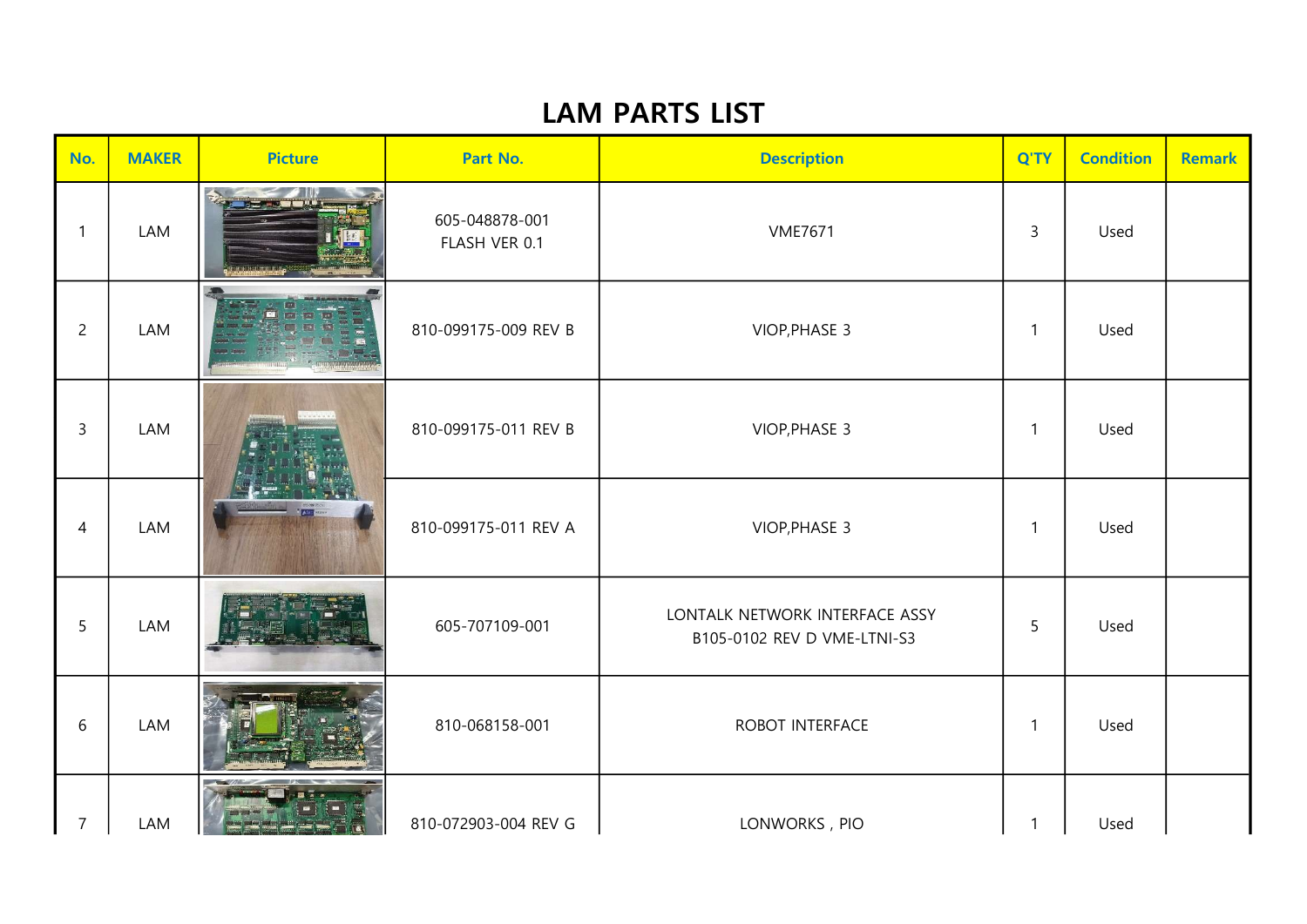| No. | <b>MAKER</b> | <b>Picture</b>   | Part No.          | <b>Description</b>                    | Q'TY           | <b>Condition</b> | <b>Remark</b> |
|-----|--------------|------------------|-------------------|---------------------------------------|----------------|------------------|---------------|
| 8   | LAM          |                  | 880-012536-101.A1 | SYS68K/SASI-1 CPU // 880-12536-101.A1 | $\mathbf{1}$   | Used             |               |
| 9   | LAM          | -0031747.12      | 880-012537-101.A3 | SYS68K/CPU-6VB // 880-12537-101.A3    | $\mathbf{1}$   | Used             |               |
| 10  | LAM          |                  | 810-017038-002    | SYS68K/SIO-2 REV.2 / SERIAL I/O BOARD | $\mathbf{1}$   | Used             | 200mm         |
| 11  | LAM          | <b>TOTO BILE</b> | 810-017031-004    | <b>ADIO</b>                           | $\mathbf{1}$   | Used             | 200mm         |
| 12  | LAM          |                  | 810-017075-003    | Gas Panel Interlock PCB               | $\mathbf{1}$   | Used             | 200mm         |
| 13  | LAM          |                  | 810-015932-001    | PCB DIP Autotune Low Frequency        | $\overline{2}$ | Used             | 200mm         |
| 14  | LAM          |                  | 810-017082-001    | 16 CHANNEL HEAT/COOL BD               | 1              | Used             | 200mm         |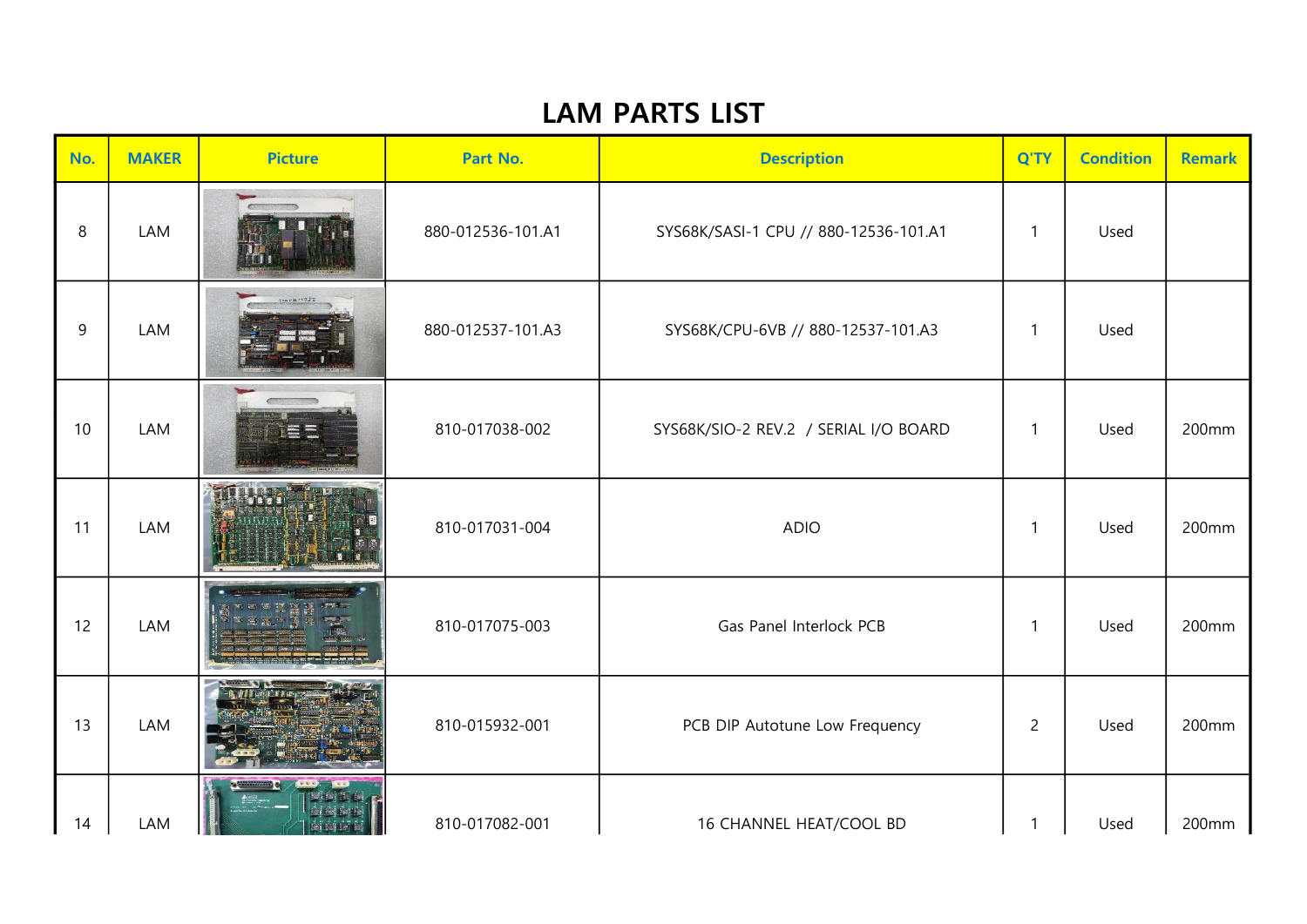| No. | <b>MAKER</b> | <b>Picture</b> | Part No.                                       | <b>Description</b>                 | Q'TY           | <b>Condition</b> | <b>Remark</b> |
|-----|--------------|----------------|------------------------------------------------|------------------------------------|----------------|------------------|---------------|
| 15  | LAM          |                | 810-017003-004                                 | PCB DIP High Frequency PCB Board   | 5              | Used             | 200mm         |
| 16  | LAM          |                | 810-073479-005 REV A                           | JETSTREAM GAS BOX MB               | $\overline{2}$ | Used             |               |
| 17  | LAM          |                | 810-031325-002 REV B                           | 16 IGS MOTHER BOARD, DGF           | $\mathbf{1}$   | Used             |               |
| 18  | LAM          |                | 810-810193-103 REV C                           | MOTHER BOARD, VTM                  | $\overline{2}$ | Used             | 200mm         |
| 19  | LAM          | ĦH             | 810-800081-015 REV D                           | P2 MB, VME ETCH                    | $\mathbf 1$    | Used             |               |
| 20  | LAM          |                | 810-800082-029 REV A                           | VME BREAKOUT, KIYO45               | $\mathbf{1}$   | Used             |               |
| 21  | LAM          |                | 810-800082-029 REV. B<br>810-800081-013 REV. A | VME BREAKOUT, KIYO45<br>P2 MB, VME | 2SET           | Used             |               |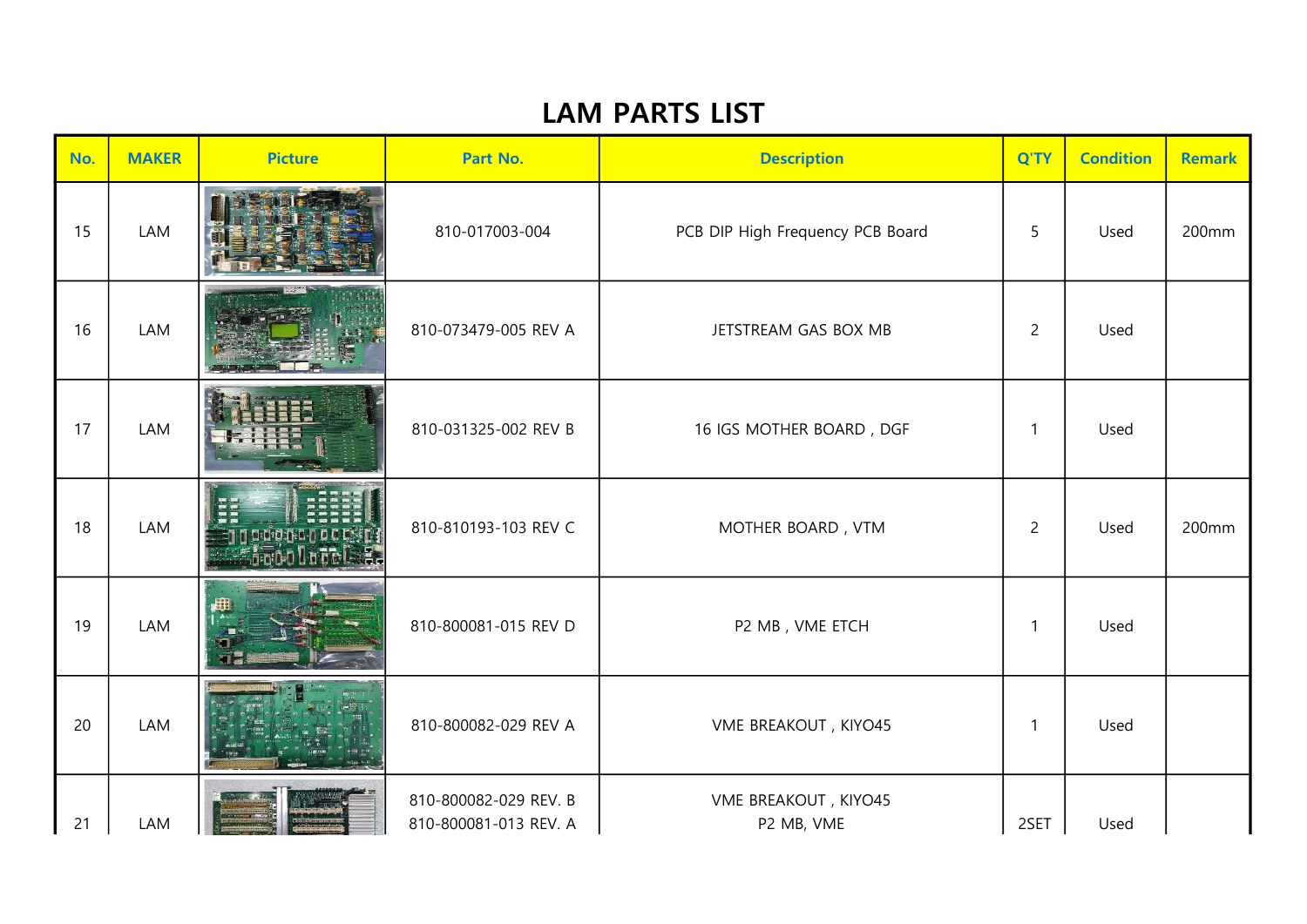| No. | <b>MAKER</b> | <b>Picture</b>                      | Part No.             | <b>Description</b>               | Q'TY           | <b>Condition</b> | <b>Remark</b> |
|-----|--------------|-------------------------------------|----------------------|----------------------------------|----------------|------------------|---------------|
| 22  | LAM          | 853-330476-001<br><b>MILLETTING</b> | 853-330476-001       | ASSY, RF FILTER, ESC, 9600 (NEW) | $\mathbf{1}$   | Used             |               |
| 23  | LAM          |                                     | PCB 000-061 REV M    | 38A Elevator PCB                 | $\mathbf{1}$   | Used             | 200mm         |
| 24  | LAM          |                                     | 810-800256-004 REV E | NODE BOARD, TYPE 3               | $\mathbf{1}$   | Used             | 200mm         |
| 25  | LAM          |                                     | 810-800256-004 REV G | NODE BOARD, TYPE 3               | $\mathbf{1}$   | Used             | 200mm         |
| 26  | LAM          |                                     | 810-800256-004 REV F | NODE BOARD, TYPE 3               | $\overline{2}$ | Used             | 200mm         |
| 27  | LAM          |                                     | 810-000839-003 REV B | <b>ESC CURRENT MONITOR</b>       | $\mathbf{1}$   | Used             | 200mm         |
| 28  | LAM          | MAS-4                               | 810-017015-001 REV A | WAFER EDGE SENSOR                | 1              | Used             | 200mm         |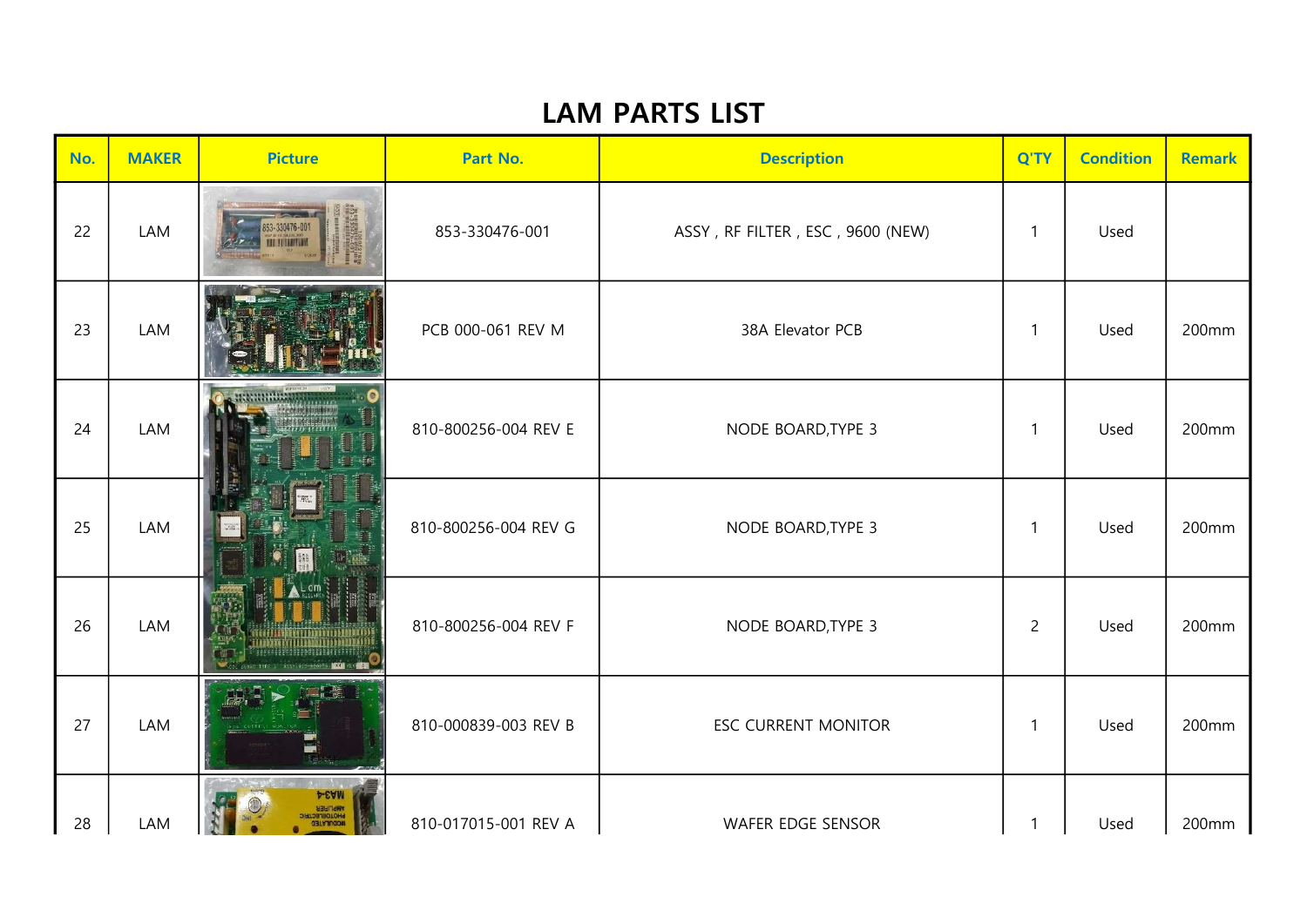| No.    | <b>MAKER</b> | <b>Picture</b>                                                                                                                                                                                                                                                                                                                                                                                                                                                                                                                                     | Part No.             | <b>Description</b>                     | Q'TY         | <b>Condition</b> | <b>Remark</b> |
|--------|--------------|----------------------------------------------------------------------------------------------------------------------------------------------------------------------------------------------------------------------------------------------------------------------------------------------------------------------------------------------------------------------------------------------------------------------------------------------------------------------------------------------------------------------------------------------------|----------------------|----------------------------------------|--------------|------------------|---------------|
| 29     | LAM          |                                                                                                                                                                                                                                                                                                                                                                                                                                                                                                                                                    | 810-017016-001 REV E | STEPPER MOTOR DRIVER BD                | $\mathbf{3}$ | Used             | 200mm         |
| $30\,$ | LAM          |                                                                                                                                                                                                                                                                                                                                                                                                                                                                                                                                                    | 853-190023-001 REV A | Controller Assembly 272072-00          | 1            | Used             |               |
| 31     | LAM          | $\blacksquare$ $\blacksquare$ $\blacksquare$ $\blacksquare$ $\blacksquare$ $\blacksquare$ $\blacksquare$ $\blacksquare$ $\blacksquare$ $\blacksquare$ $\blacksquare$ $\blacksquare$ $\blacksquare$ $\blacksquare$ $\blacksquare$ $\blacksquare$ $\blacksquare$ $\blacksquare$ $\blacksquare$ $\blacksquare$ $\blacksquare$ $\blacksquare$ $\blacksquare$ $\blacksquare$ $\blacksquare$ $\blacksquare$ $\blacksquare$ $\blacksquare$ $\blacksquare$ $\blacksquare$ $\blacksquare$ $\blacks$<br><b>POWER</b><br>$\nabla$ Tylan General<br>$\epsilon$ | $AC-2$               | Tylan General AdapTorr AC-2 Controller | $\mathbf{1}$ | Used             | 200mm         |
| 32     | LAM          |                                                                                                                                                                                                                                                                                                                                                                                                                                                                                                                                                    | 514-220001-002       | PT CONTROL                             | $\mathbf{1}$ | Used             | 200mm         |
| 33     | LAM          |                                                                                                                                                                                                                                                                                                                                                                                                                                                                                                                                                    | 38A ELEVATOR         |                                        | $\mathbf{1}$ | Used             |               |
| 34     | LAM          | <u>.Kommune Wa</u>                                                                                                                                                                                                                                                                                                                                                                                                                                                                                                                                 | 810-801130-005       | PCB, Assy TC & RTD                     | 1            | Used             |               |
| 35     | LAM          |                                                                                                                                                                                                                                                                                                                                                                                                                                                                                                                                                    | 810-102361-222       | <b>CHAMBER MUX</b>                     | $\mathbf{1}$ | Used             |               |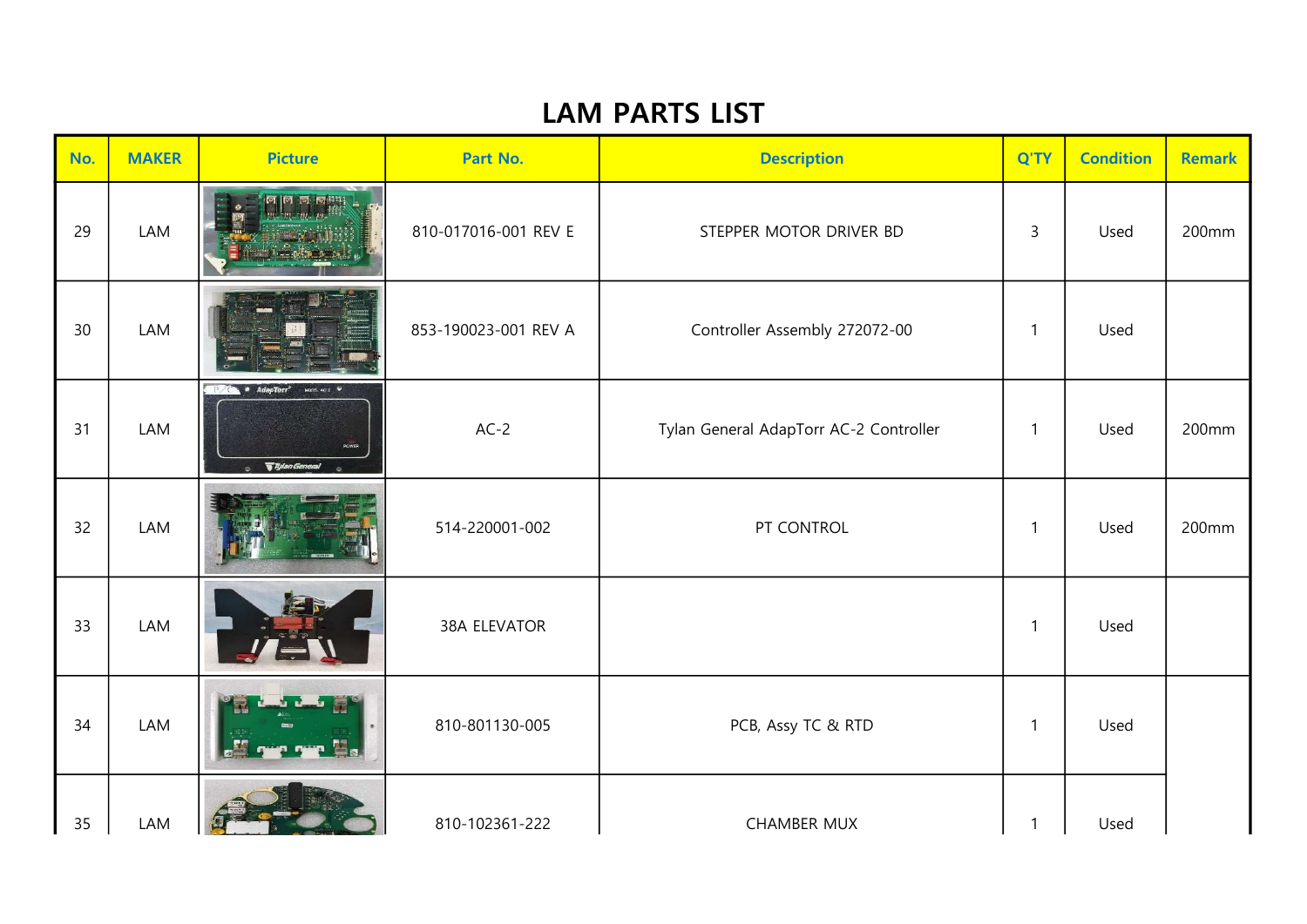| No. | <b>MAKER</b> | <b>Picture</b>                 | Part No.         | <b>Description</b>                  | Q'TY           | <b>Condition</b> | <b>Remark</b> |
|-----|--------------|--------------------------------|------------------|-------------------------------------|----------------|------------------|---------------|
| 36  | LAM          | $\mathbb{R}$                   | 853-064887-010   | 13.56 MHz RF Source Unit            | $\mathbf{1}$   | Used             |               |
| 37  | LAM          | 有自身區内                          | 810-048219-021   | Pluse SMPL & Hold W/SYNC OUT        | $\mathbf{1}$   | Used             |               |
| 38  | LAM          | 49<br><b>GB</b><br><b>to a</b> | 810-802969-002   | 300mm Heater Filter                 | $\overline{c}$ | Used             |               |
| 39  | LAM          |                                | 810-225420-002   | PCBA, Lonworks, 6 Port RS-232, NODE | $\overline{2}$ | Used             |               |
| 40  | LAM          |                                | 853-038269-638   |                                     | $\mathbf{1}$   | Used             |               |
| 41  | LAM          |                                | 853-038269-653   |                                     | $\mathbf{1}$   | Used             | 300mm         |
| 42  | LAM          |                                | 853-067076-012 + |                                     | $\overline{c}$ | Used             | Parts         |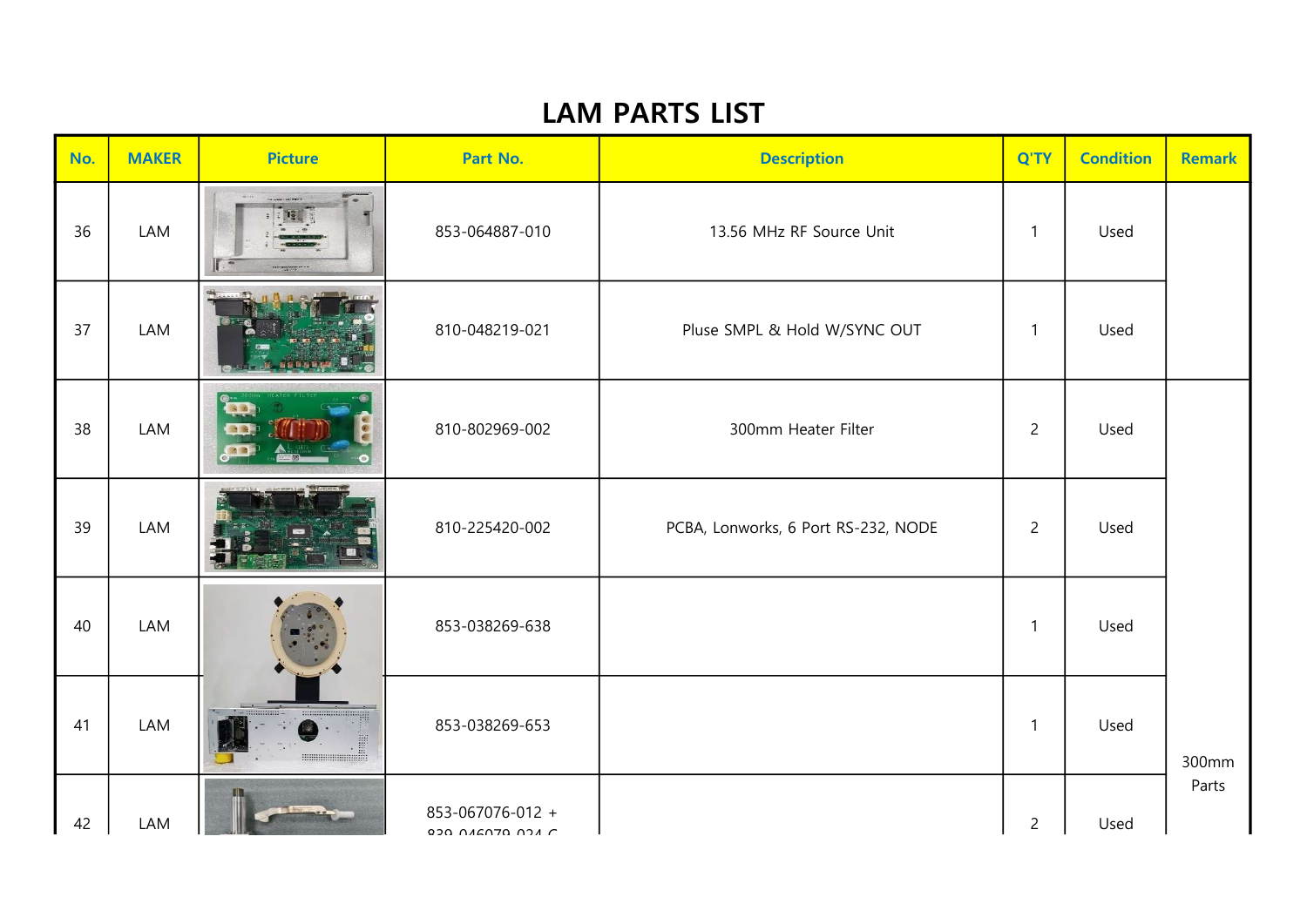| No. | <b>MAKER</b> | <b>Picture</b> | Part No.                           | <b>Description</b> | Q'TY           | <b>Condition</b> | <b>Remark</b>  |
|-----|--------------|----------------|------------------------------------|--------------------|----------------|------------------|----------------|
| 43  | LAM          |                | 715-800332-028                     |                    | $\overline{2}$ | Used             |                |
| 44  | LAM          |                | 716-084752-023                     |                    | $\mathbf{1}$   | Used             |                |
| 45  | LAM          |                | 715-022497-020 +<br>790-022847-003 |                    | $\overline{2}$ | Used             |                |
| 46  | LAM          |                | LR853-002499-200                   |                    | $\overline{2}$ | Used             | 300mm<br>Parts |
| 47  | LAM          |                | 853-226429-001                     |                    | $\overline{2}$ | Used             |                |
| 48  | LAM          |                | 714-025644-013A                    |                    | $\overline{2}$ | Used             |                |
| 49  | LAM          | 200            | 839-101870-002                     |                    | $\overline{c}$ | Used             |                |